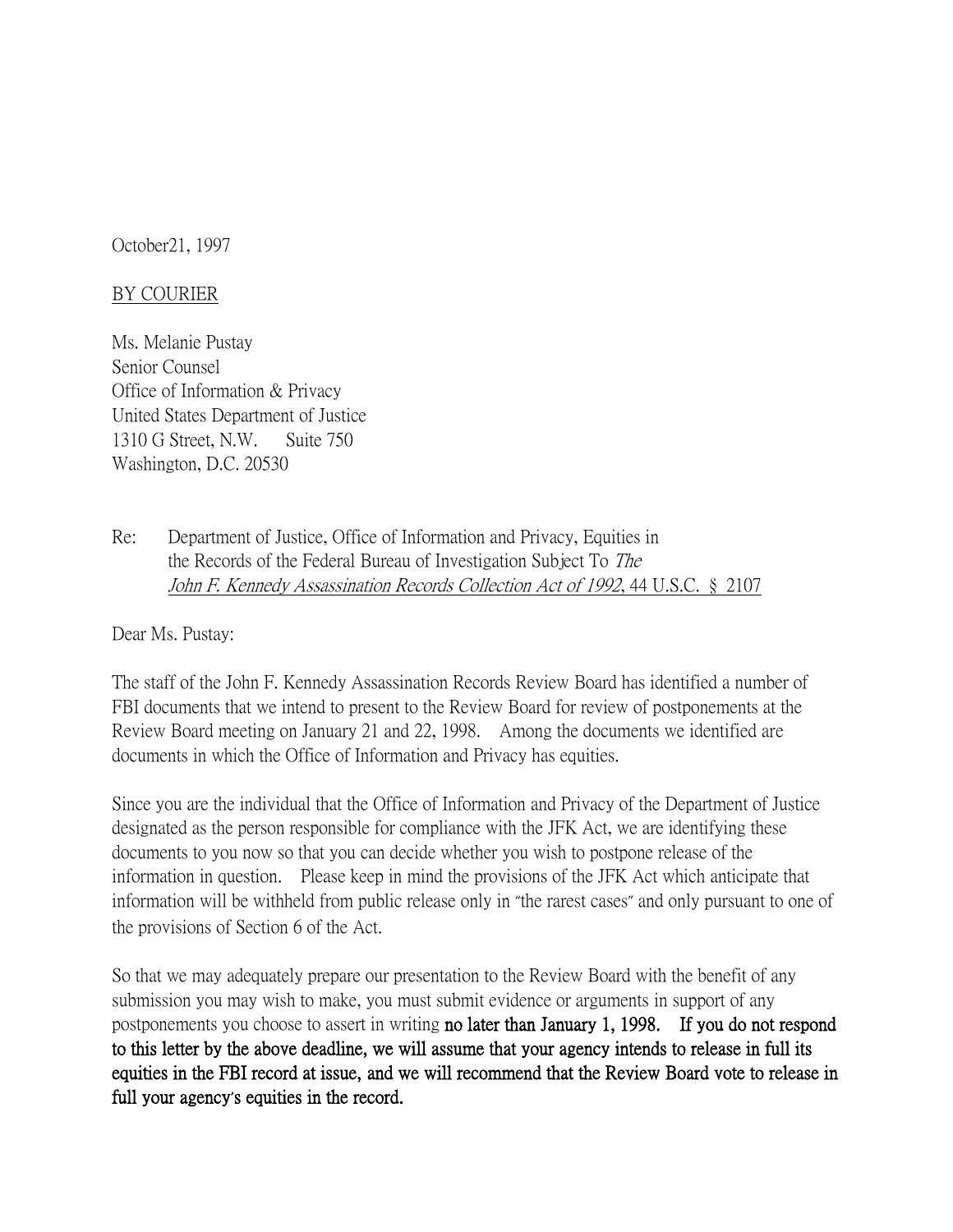Ms. Melanie Pustay October 21, 1997 Page 2

In many of the FBI documents with third agency equities, we believe that the third agencies could, consistent with their current guidelines for JFK assassination-related information, consent to full release of the information at issue.

If you have any questions regarding the documents identified on the enclosed forms, please call Carol Keeley or Debbie Beatty of the JFK Task Force at the FBI at (202) 324-0571 or Laura Denk or Kevin Tiernan of the Review Board staff at (202) 724-0088. Thank you, in advance, for your cooperation.

Sincerely,

T. Jeremy Gunn Executive Director

Enclosure